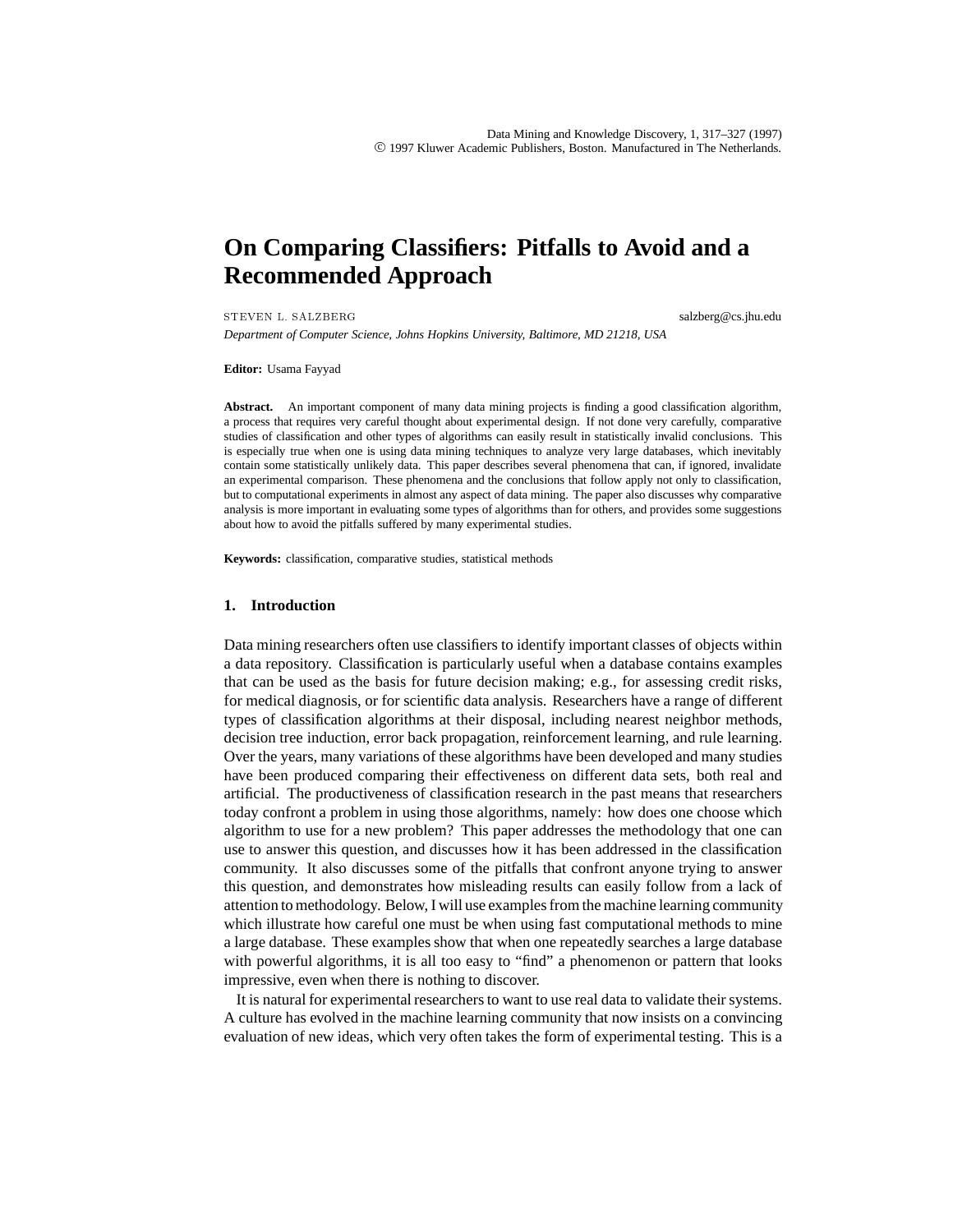healthy development and it represents an important step in the maturation of the field. One indication of this maturation is the creation and maintenance of the UC Irvine repository of machine learning databases [17], which now contains over 100 datasets that have appeared in published work. This repository makes it very easy for machine learning researchers to compare new algorithms to previous work. The data mining field, although a newer area of research, is already evolving a methodology of its own to compare the effectiveness of different algorithms on large databases. Large public databases are becoming increasingly popular in many areas of science and technology, bringing with them great opportunities, but also technical dangers. As we will see below, however, one must be very careful in the design of an experimental study using publicly available databases.

Although the development and maintenance of data repositories has in general been positive, some research on classification algorithms has relied too heavily on the UCI repository and other shared datasets, and has consequently produced comparative studies whose results are at best confusing. To be more precise: it has become commonplace to take two or more classifiers and compare them on a random selection of datasets from the UCI repository. Any differences in classification accuracy that reach statistical significance (more on that below) are provided as supporting evidence of important differences between the algorithms. As argued below, many such comparisons are statistically invalid. The message to the data mining community is that one must be exceedingly careful when using powerful algorithms to extract information from large databases, because traditional statistical methods were not designed for this process. Below I give some examples of how to modify traditional statistics before using them in computational evaluations.

#### **2. Comparing algorithms**

Empirical validation is clearly essential to the process of designing and implementing new algorithms, and the criticisms below are not intended to discourage empirical work. Classification research, which is a component of data mining as well as a subfield of machine learning, has always had a need for very specific, focused studies that compare algorithms carefully. The evidence to date is that good evaluations are not done nearly enough—for example, Prechelt [18] recently surveyed nearly 200 experimental papers on neural network learning algorithms and found most of them to have serious experimental deficiencies. His survey found that a strikingly high percentage of new algorithms (29%) were not evaluated on any real problem at all, and that very few (only 8%) were compared to more than one alternative on real data. In a survey by Flexer [9] of experimental neural network papers, only 3 out of 43 studies in leading journals used a separate data set for parameter tuning, which leaves open the possibility that many of the reported results were overly optimistic.

Classification research comes in a variety of forms: it lays out new algorithms and demonstrates their feasibility, or it describes creative new algorithms which may not (at first) require rigorous experimental validation. It is important that work designed to be primarily comparative does not undertake to criticize work that was intended to introduce creative new ideas or to demonstrate feasibility on an important domain. This only serves to suppress creative work (if the new algorithm does not perform well) and encourages people instead to focus on narrow studies that make incremental changes to previous work.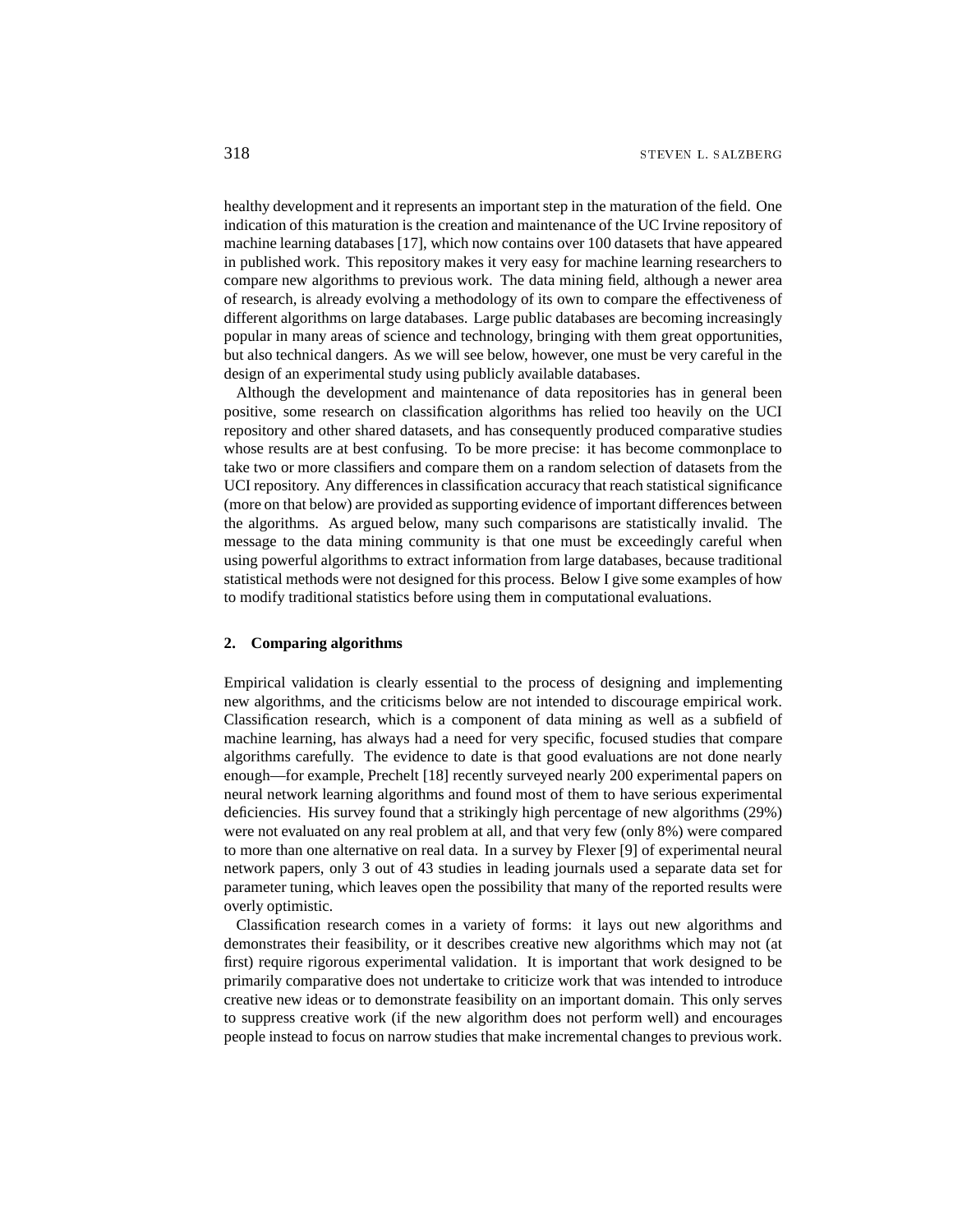On the other hand, if a new method outperforms an established one on some important tasks, then this result would be worth reporting because it might yield important insights about both algorithms. Perhaps most important, comparative work should be done in a statistically acceptable framework. Work intended to demonstrate feasibility, in contrast to purely comparative work, might not always need statistical comparison measures to be convincing.

#### *2.1. Data repositories*

In conducting comparative studies, classification researchers and other data miners must be careful not to rely too heavily on stored repositories of data (such as the UCI repository) as its source of problems, because it is difficult to produce major new results using wellstudied and widely shared data. For example, Fisher's iris data has been around for 60 years and has been used in hundreds (maybe thousands) of studies. The NetTalk dataset of English pronunciation data (introduced by Sejnowski and Rosenberg, [21] has been used in numerous experiments, as has the protein secondary structure data (introduced by Qian and Sejnowski [19]), to cite just two examples. Holte [12] collected results on 16 different datasets, and found as many as 75 different published accuracy figures for some of them. Any new experiments on these and other UCI datasets run the risk of finding "significant" results that are no more than statistical accidents, as explained in Section 3.2. Note that the repository still serves many useful functions; among other things, it allows someone with a new algorithmic idea to test its plausibility on known problems. However, it is a mistake to conclude, if some differences do show up, that a new method is "significantly" better on these datasets. It is very hard – sometimes impossible – to make such an argument in a convincing and statistically correct way.

#### *2.2. Comparative studies and proper methodology*

The comparative study, whether it involves classification algorithms or other data extraction techniques, does not usually propose an entirely new method;most often it proposes changes to one or more known algorithms, and uses comparisons to show where and how the changes will improve performance. Although these studies may appear superficially to be quite easy to do, in fact it requires considerable skill to be successful at both improving known algorithms and designing the experiments. Here I focus on design of experiments, which has been the subject of little concern in the machine learning community until recently (with some exceptions, such as [15] and [3]). Included in the comparative study category are papers that neither introduce a new algorithm nor improve an old one; instead, they consider one or more known algorithms and conduct experiments on known datasets. They may also include variations on known algorithms. The goal of these papers is ostensibly to highlight the strengths and weaknesses of the algorithms being compared. Although the goal is worthwhile, the approach taken by such papers is sometimes not valid, for reasons to be explained below.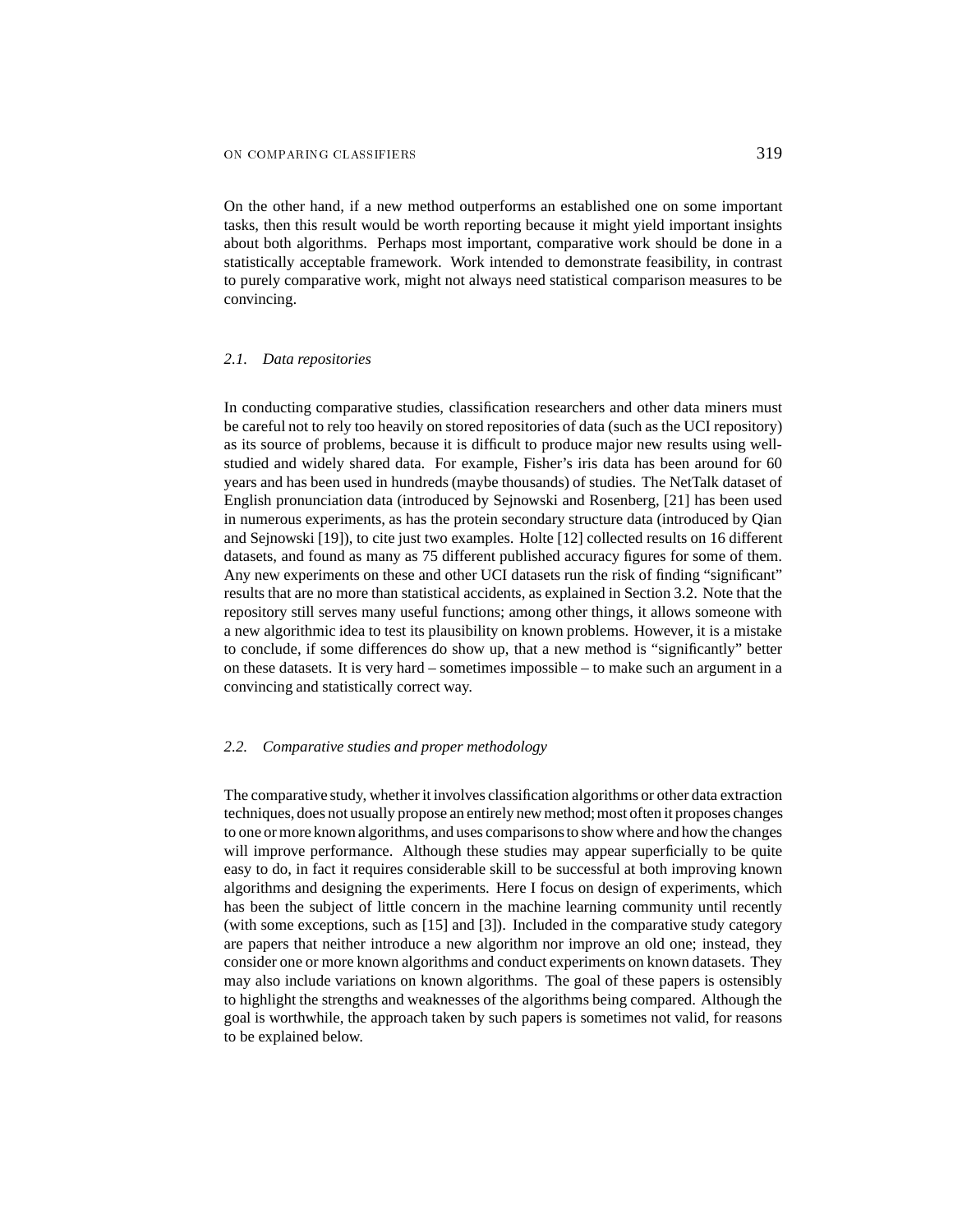## **3. Statistical validity: a tutorial**

Statistics offers many tests that are designed to measure the significance of any difference between two or more "treatments." These tests can be adapted for use in comparisons of classifiers, but the adaptation must be done carefully, because the statistics were not designed with computational experiments in mind. For example, in one recent machine learning study, fourteen different variations on several classification algorithms were compared on eleven datasets. This is not unusual; many other recent studies report comparisons of similar numbers of algorithms and datasets.<sup>1</sup> All 154 of the variations in this study were compared to a default classifier, and differences were reported as significant if a twotailed, paired t-test produced a p-value less than 0.05.<sup>2</sup> This particular significance level was not nearly stringent enough, however: if you do 154 experiments, then you have 154 chances to be significant, so the expected number of "significant" results at the 0.05 level is  $154 * 0.05 = 7.7$ . Obviously this is not what one wants. In order to get results that are truly significant at the 0.05 level, you need to set a much more stringent requirement. Statisticians have been aware of this problem for a very long time; it is known as the *multiplicity effect*. At least two recent papers have focused their attention nicely on how classification researchers might address this effect [10, 8].

In particular, let  $\alpha$  be the probability that if no differences exist among our algorithms, we will make at least one mistake; i.e., we will find at least one significant difference. Thus  $\alpha$  is the percent of the time in which we (the experimenters) make an error. For each of our tests (i.e., each experiment), let the nominal significance level be  $\alpha^*$ . Then the chance of making the right conclusion for one experiment is  $1 - \alpha^*$ .

If we conduct  $n$  independent experiments, the chance of getting them all right is then  $(1 - \alpha^*)^n$ . (Note that this is true only if all the experiments are independent; when they are not, tighter bounds can be computed. If a set of different algorithms are compared on the same test data, then the tests are clearly not independent. In fact, a comparison that draws the training and test sets from the same sample will not be independent either.) Suppose that in fact no real differences exist among the algorithms being tested; then the chance that we will *not* get all the conclusions right — in other words, the chance that we will make at least one mistake is

$$
\alpha = 1 - (1 - \alpha^*)^n
$$

Suppose for example we set our nominal significance level  $\alpha^*$  for each experiment to 0.05. Then the odds of making at least one mistake in our 154 experiments are  $\alpha =$  $1 - (1 - .05)^{154} = 0.9996$ . Clearly, a 99.96% chance of drawing an incorrect conclusion is not what we want! Again, we are assuming that no true differences exist; i.e., this is a conditional probability. (More precisely, there is a 99.96% chance that at least one of the results will incorrectly reach "significance" at the 0.05 level.)

In order to obtain results significant at the 0.05 level with 154 tests, we need to set  $1 - (1 - \alpha^*)^{154} \leq 0.05$ , which gives  $\alpha^* \leq 0.0003$ . This criterion is over 150 times more stringent than the original  $\alpha \leq 0.05$  criterion.

The above argument is still very rough, because it assumes that all the experiments are independent of one another. When this assumption is correct, one can make the adjustment of significance described above, which is well known in the statistics community as the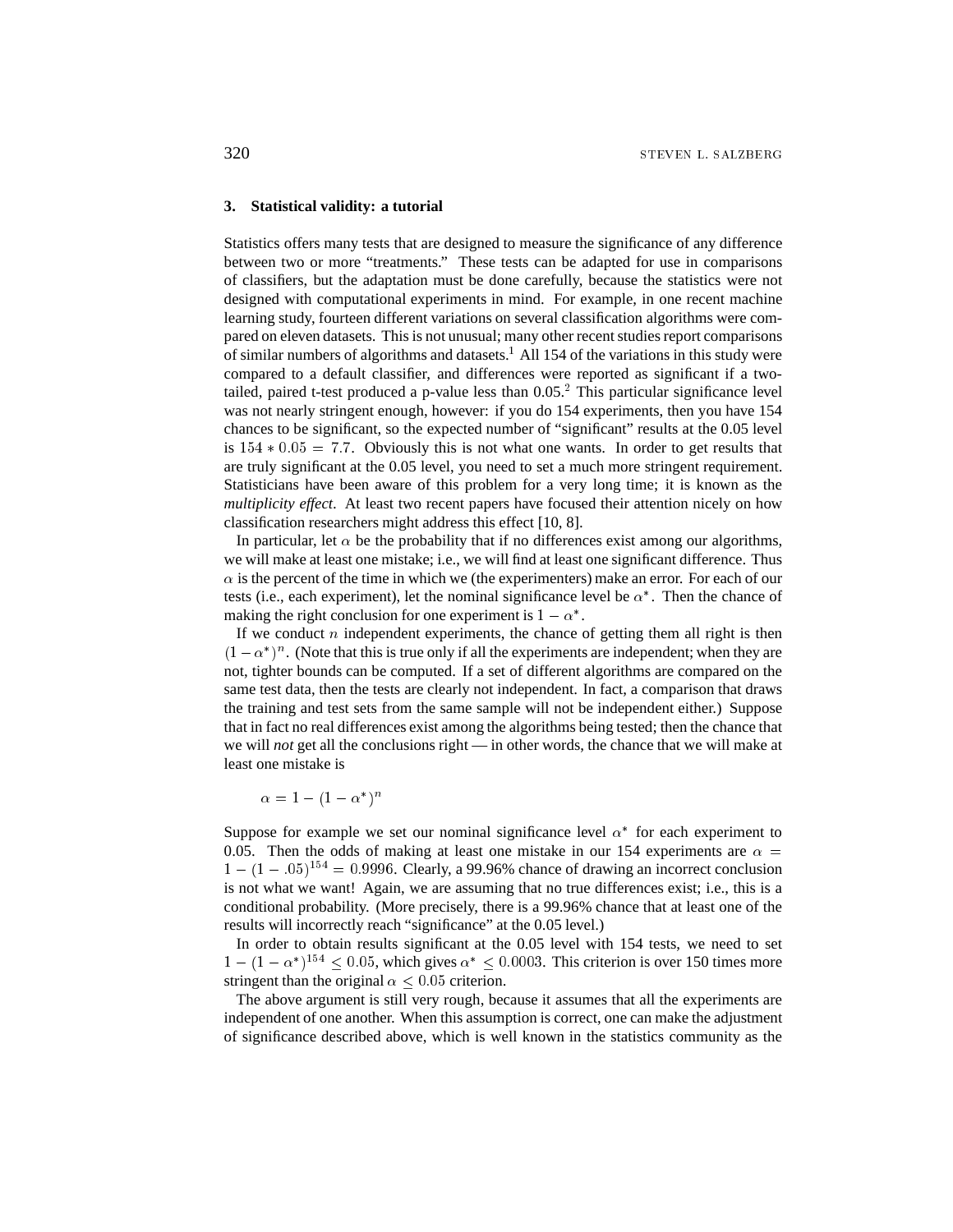*Bonferroni* adjustment. When experiments use identical training and/or test sets, the tests are clearly not independent. The use of the wrong p-value makes it even more likely that some experiments will find significance where none exists. Nonetheless, many researchers proceed with using a simple t-test to compare multiple algorithms on multiple datasets from the UCI repository; see, e.g., Wettschereck and Dietterich [23]. Although easy to conduct, the t-test is simply the wrong test for such an experimental design. The t-test assumes that the test sets for each "treatment" (each algorithm) are *independent*. When two algorithms are compared on the same data set, then obviously the test sets are not independent, since they will share some of the same examples—assuming the training and test sets are created by random partitioning, which is the standard practice. This problem is widespread in comparative machine learning studies. (One of the authors of the study cited above has written recently that the paired t-test has "a high probability of Type I error ... and should never be used" [5].) It is worth noting here that even statisticians have difficulty agreeing on the correct framework for hypothesis testing in complex experimental designs. For example, the whole framework of using alpha levels and p-values has been questioned when more than two hypotheses are under consideration [20].

#### *3.1. Alternative statistical tests*

One obvious problem with the experimental design cited above is that it only considers overall accuracy on a test set. But when using a common test set to compare two algorithms, a comparison must consider four numbers: the number of examples that Algorithm A got right and B got wrong  $(A > B)$ , the number that B got right and A got wrong  $(B > A)$ , the number that both algorithms got right, and the number that both got wrong. If one has just two algorithms to compare, then a simple but much improved (over the t-test) way to compare them is to compare the percentage of times  $A > B$  versus  $B > A$ , and throw out the ties. One can then use a simple binomial test for the comparison, with the Bonferroni adjustment for multiple tests. An alternative is to use random, distinct samples of the data to test each algorithm, and to use an analysis of variance (ANOVA) to compare the results.

A simple example shows how a binomial test can be used to compare two algorithms. As above, measure each algorithm's answer on a series of test examples. Let  $n$  be the number of examples for which the algorithms produce different output. We must assume this series of tests is independent; i.e., we are observing a set of Bernoulli trials. (This assumption is valid if the test data is a randomly drawn sample from the population.) Let  $s$  (successes) be the number of times  $A > B$ , and f (failures) be the number of times  $B > A$ . If the two algorithms perform equally well, then the expected value  $E(s) = 0.5n = E(f)$ . Suppose that  $s > f$ , so it looks like A is better than B. We would like to calculate

 $P(s >$  observed value $p$ (success) = 0.5)

which is the probability that A "wins" over B at least as many times as observed in the experiment. Typically, the reported p-value is double this value because a 2-sided test is used. This can be easily computed using the binomial distribution, which gives the probability of  $s$  successes in  $n$  trials as

$$
\frac{n!}{s!\left(n-s\right)!}p^{s}q^{n-s}
$$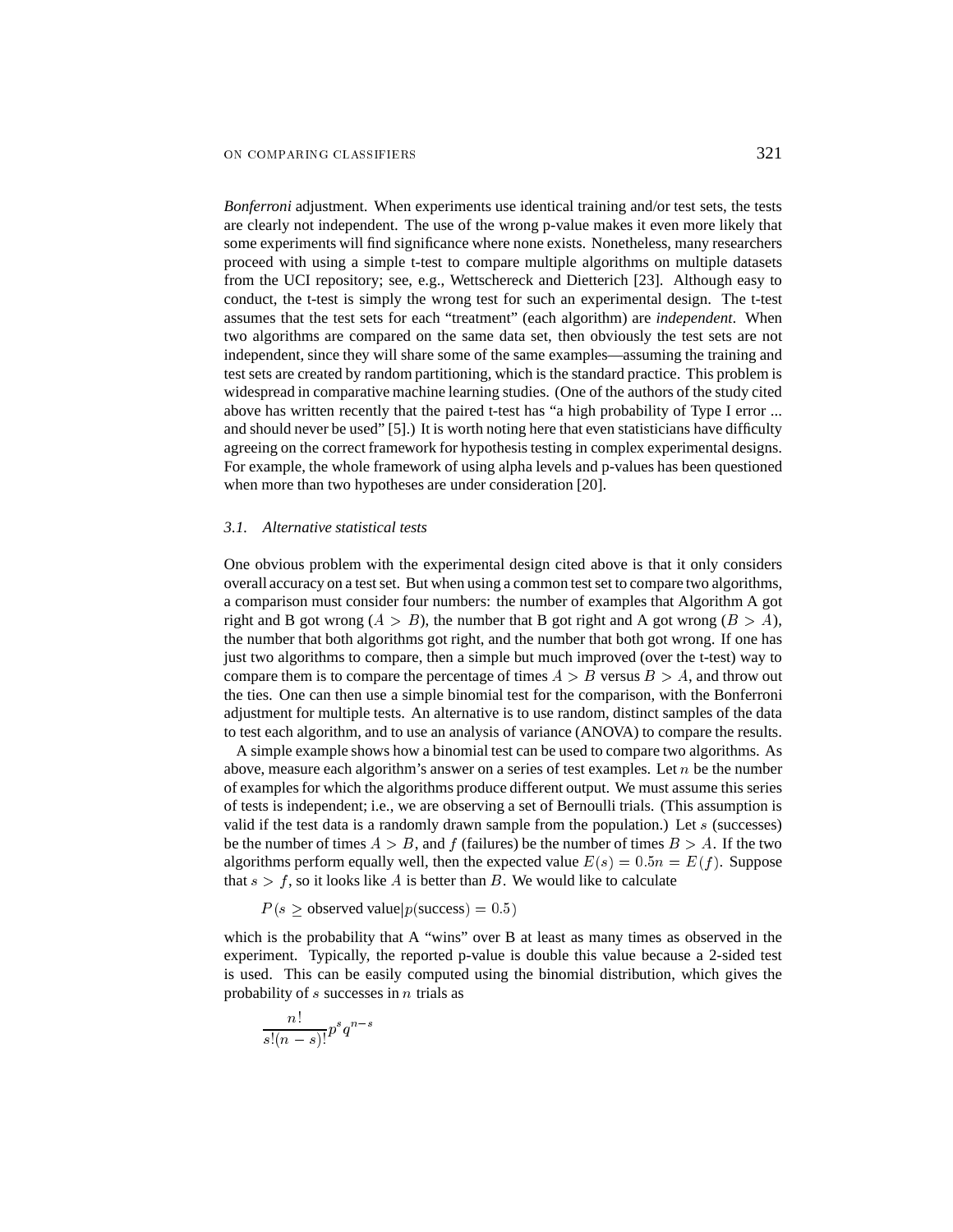If we expect no differences between the algorithms, then  $p = q = 0.5$ . Suppose that we had  $n = 50$  examples for which the algorithms differed, and in  $s = 35$  cases algorithm A was correct while B was wrong. Then we can compute the probability of this result as

$$
\sum_{s=35}^{50} \frac{n!}{s!(n-s)!} (0.5)^n = 0.0032
$$

Thus it is highly unlikely that the algorithms have the same accuracy; we can reject the null hypothesis with high confidence. (Note: the computation here uses the binomial distribution, which is exact. Another, nearly identical form of this test is known as McNemar's test [6], which uses the  $\chi^2$  distribution. The statistic used for the McNemar test is  $(|s - f| - 1)^2/(s + f)$ , which is simpler to compute.) If we make this into a 2-sided test, we must double the probability to 0.0064, but we can still reject the null hypothesis. If we had observed  $s = 30$ , then the probability would rise to 0.1012 (for the one-sided test), or just over 10%. In this case we might say that we cannot reject the null hypothesis; in other words, the algorithms may in fact be equally accurate for this population.

The above is just an example, and is not meant to cover all comparative studies. The method applies as well to classifiers as to other data mining methods that attempt to extract patterns from a database. However, the binomial test is a relatively weak test that does not handle quantitative differences between algorithms, nor does it handle more than two algorithms, nor does it consider the frequency of agreement between two algorithms. If N is the number of agreements and  $N \gg n$ , then it can be argued that our belief that the algorithms are doing the same thing should increase regardless of the pattern of disagreement. As pointed out by Feelders and Verkooijen [8], finding the proper statistical procedure to compare two or more classification algorithms can be quite difficult, and requires more than an introductory level knowledge of statistics. A good general reference for experimental design is Cochran and Cox [2], and descriptions of ANOVA and experimental design can be found in introductory texts such as Hildebrand [11].

Jensen [13, 14] discusses a framework for experimental comparison of classifiers and addresses significance testing, and Cohen and Jensen [3] discuss some specific ways to remove optimistic statistical bias from such experiments. One important innovation they discuss is *randomization testing*, in which one derives a reference distribution as follows. For each trial, the data set is copied and class labels are replaced with random class labels. Then an algorithm is used to find the most accurate classifier it can, using the same methodology that is used with the original data. Any estimate of accuracy greater than random for the copied data reflects the bias in the methodology, and this reference distribution can then be used to adjust the estimates on the real data.

# *3.2. Community experiments: Cautionary Notes*

In fact, the problem in the machine learning community is worse than stated above, because many people are sharing a small repository of datasets and repeatedly using those same datasets for experiments. Thus there is a substantial danger that published results, even when using strict significance criteria and the appropriate significance tests, will be mere accidents of chance. The problem is as follows. Suppose that 100 different people are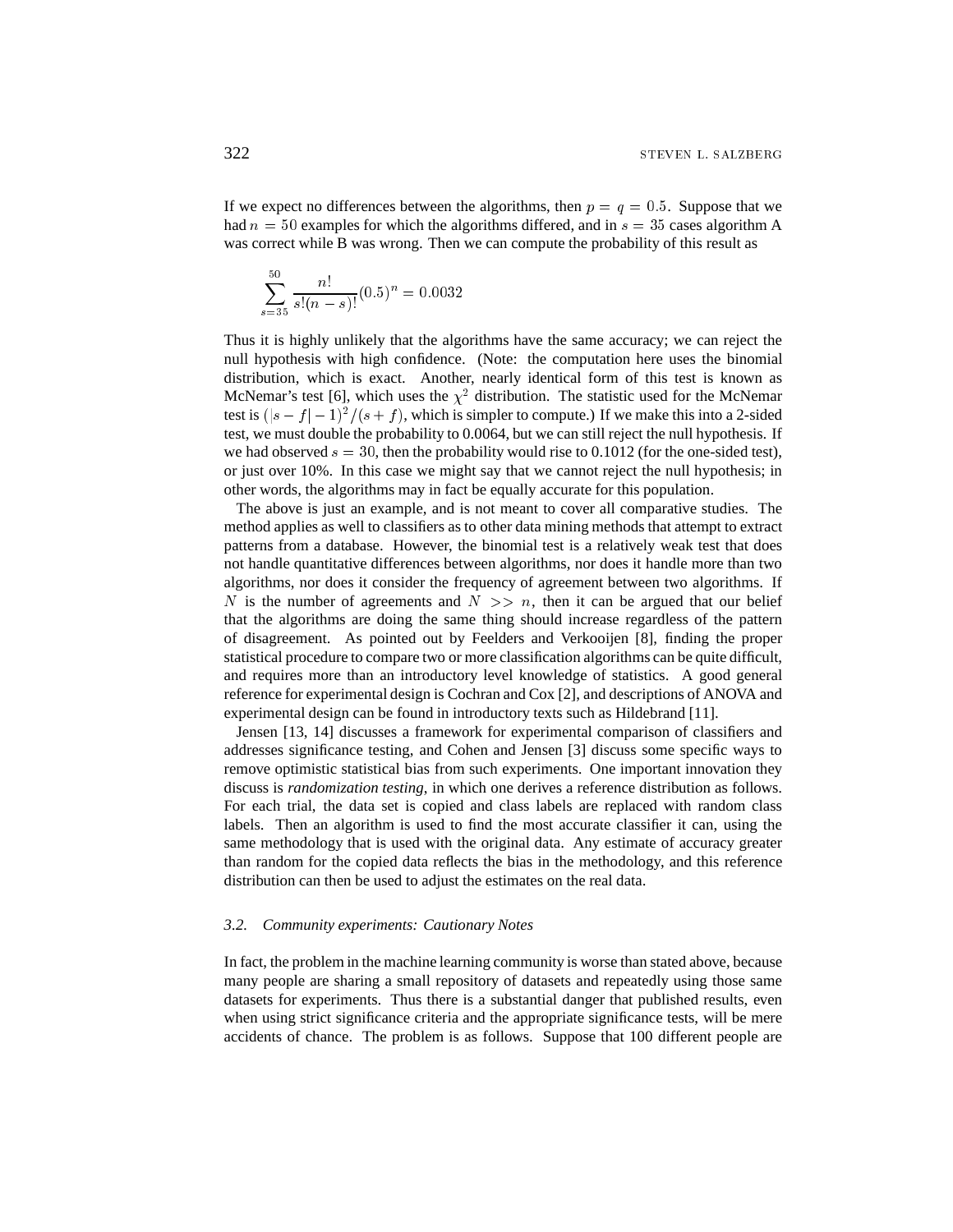studying the effects of algorithms A and B, trying to determine which one is better. Suppose that in fact both have the same mean accuracy (on some very large population of datasets), although the algorithms vary randomly in their performance on specific datasets. Now, if 100 people are studying the effect of algorithms A and B, we would *expect* that five of them will get results that are statistically significant at the  $p \leq 0.05$  level, and one will get significance at the 0.01 level! (Actually, the picture is a bit more complicated, since this assumes the 100 experiments are independent.) Clearly in this case these results are due to chance, but if the 100 people are working separately, the ones who get significant results will publish, while the others will simply move on to other experiments. Denton [4] made similar observations about how the reviewing and publication process can skew results. Although the data mining community is much broader than the classification community, it is likely that benchmark databases will emerge, and that different researchers will test their mining techniques on them. The experience of the machine learning community should serve as a cautionary tale.

In other communities (e.g., testing new drugs), experimenters try to deal with this phenomenon of "community experiments" by duplicating results. Proper duplication requires drawing a new random sample from the population and repeating the study. However, this is not what happens with benchmark databases, which normally are static. If someone wants to duplicate results, they can only re-run the algorithms with the same parameters on the same data, and of course the results will be the same. Using a different partitioning of the data into training and test sets does not help; duplication can only work if new data becomes available.

#### *3.3. Repeated tuning*

Another very substantial problem with reporting significance results based on computational experiments is something that is often left unstated: many researchers "tune" their algorithms repeatedly in order to make them perform optimally on at least some datasets. At the very least, when a system is being developed, the developer spends a great deal of time determining what parameters it should have and what the optimal values should be. For example, the back propagation algorithm has a learning rate and a momentum term that greatly affect learning, and the architecture of a neural net (which has many degrees of freedom) has an enormous effect on learning. Equally important for many problems is the representation of the data, which may vary from one study to the next even when the same basic dataset is used. For example, numeric values are sometimes converted to a discrete set of intervals, especially when using decision tree algorithms [7].

Whenever tuning takes place, every adjustment should really be considered a separate experiment. For example, if one attempts 10 different combinations of parameters, then significance levels (p-values) would have to be, e.g., 0.005 in order to obtain levels comparable to a single experiment using a level of 0.05. (This assumes, unrealistically, that the experiments are independent.) But few if any experimenters keep careful count of how many adjustments they consider. (Kibler and Langley [15] and Aha [1] suggest, as an alternative, that the parameter settings themselves be studied as independent variables, and that their effects be measured on artificial data. A greater problem occurs when one uses an algorithm that has been used before: that algorithm may already have been tuned on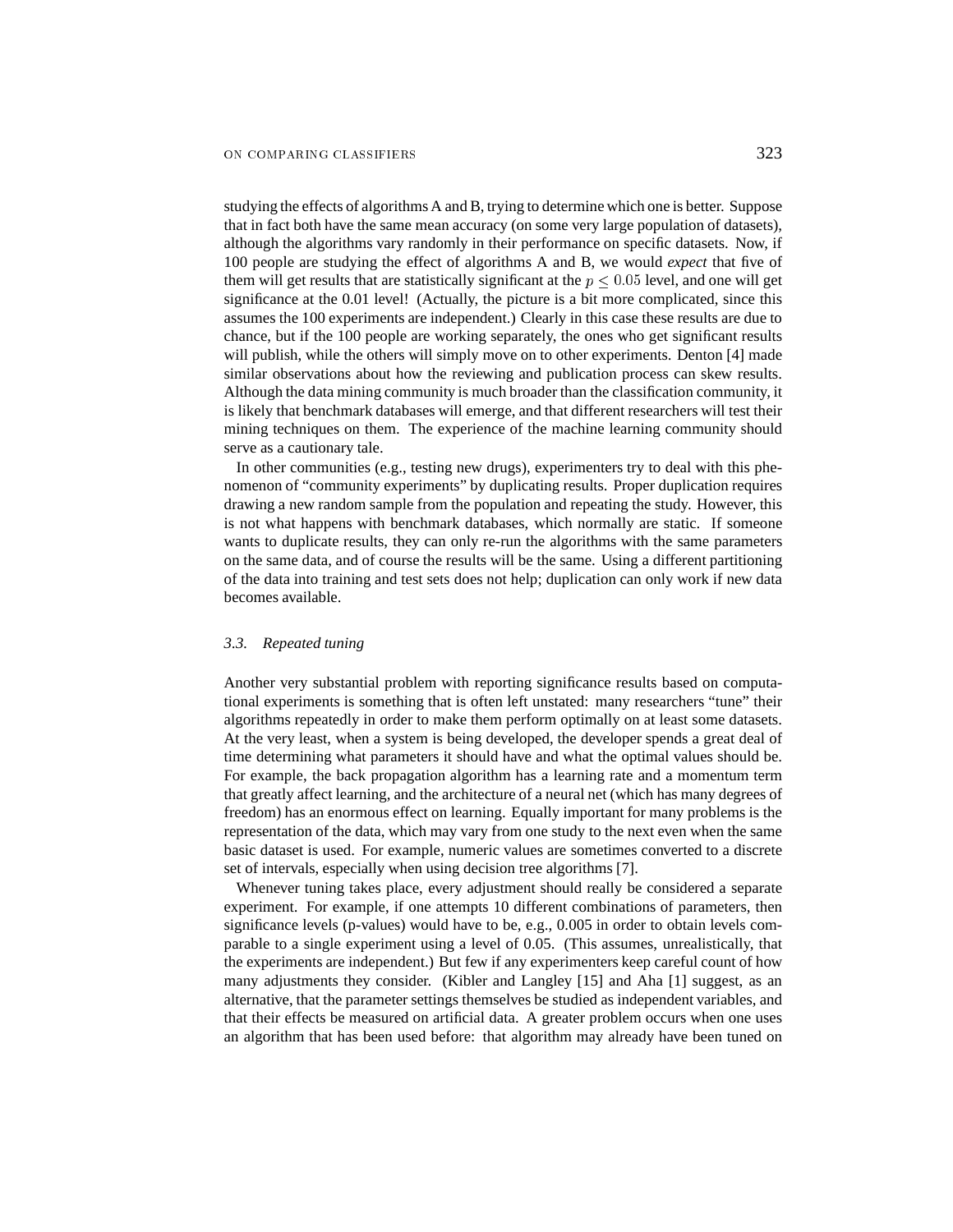public databases. Therefore one cannot even know how much tuning took place, and any attempt to claim significant results on known data is simply not valid.

Fortunately, one can perform virtually unlimited tuning without corrupting the validity of the results. The solution is to use cross validation<sup>3</sup> entirely within the training set itself. The recommended procedure is to reserve a portion of the training set as a "tuning" set, and to repeatedly test the algorithm and adjust its parameters on the tuning set. When the parameters appear to be at their optimal settings, accuracy can finally be measured on the test data.

Thus, when doing comparative evaluations, *everything* that is done to modify or prepare the algorithms must be done in advance of seeing the test data. This point will seem obvious to many experimental researchers, but the fact is that papers are still appearing in which this methodology is not followed. In the survey by Flexer [9], only 3 out of 43 experimental papers in leading neural network journals used a separate data set for parameter tuning; the remaining 40 papers either did not explain how they adjusted parameters or else did their adjustments after using the test set. Thus this point is worth stating explicitly: any tweaking or modifying of code, any decisions about experimental design, and any other parameters that may affect performance must be fixed before the experimenter has the test data. Otherwise the conclusions might not even be valid for the data being used, much less any larger population of problems.

## *3.4. Generalizing results*

A common methodological approach in recent comparative studies is to pick several datasets from the UCI repository (or some other public source of data) and perform a series of experiments, measuring classification accuracy, learning rates, and perhaps other criteria. Whether or not the choice of datasets is random, the use of such experiments to make more general statements about classification algorithms is not necessarily valid.

In fact, if one draws samples from a population to conduct an experiment, any inferences one makes can only be applied to the original population, which in this case means the UCI repository itself. It is not valid to make general statements about other datasets. The only way this might be valid would be if the UCI repository were known to represent a larger population of classification problems. In fact, though, as argued persuasively by Holte [12] and others, the UCI repository is a very limited sample of problems, many of which are quite easy for a classifier. (Many of them may represent the same concept class, for example many might be almost linearly separable, as suggested by the strong performance of the perceptron algorithm in one well-known comparative study [22].) Thus the evidence is strong that results on the UCI datasets do not apply to all classification problems, and the repository is not an unbiased "sample" of classification problems.

This is not by any means to say that the UCI repository should not exist. The repository serves several important functions. Having a public repository keepsthe community honest, in the sense that any published results can be checked. A second function is that any new idea can be "vetted" against the repository as a way of checking it for plausibility. If it works well, it might be worth further investigation. If not, of course it may still be a good idea, but the creator will have to think up other means to demonstrate its feasibility. The dangers of repeated re-use of the same data should spur the research community to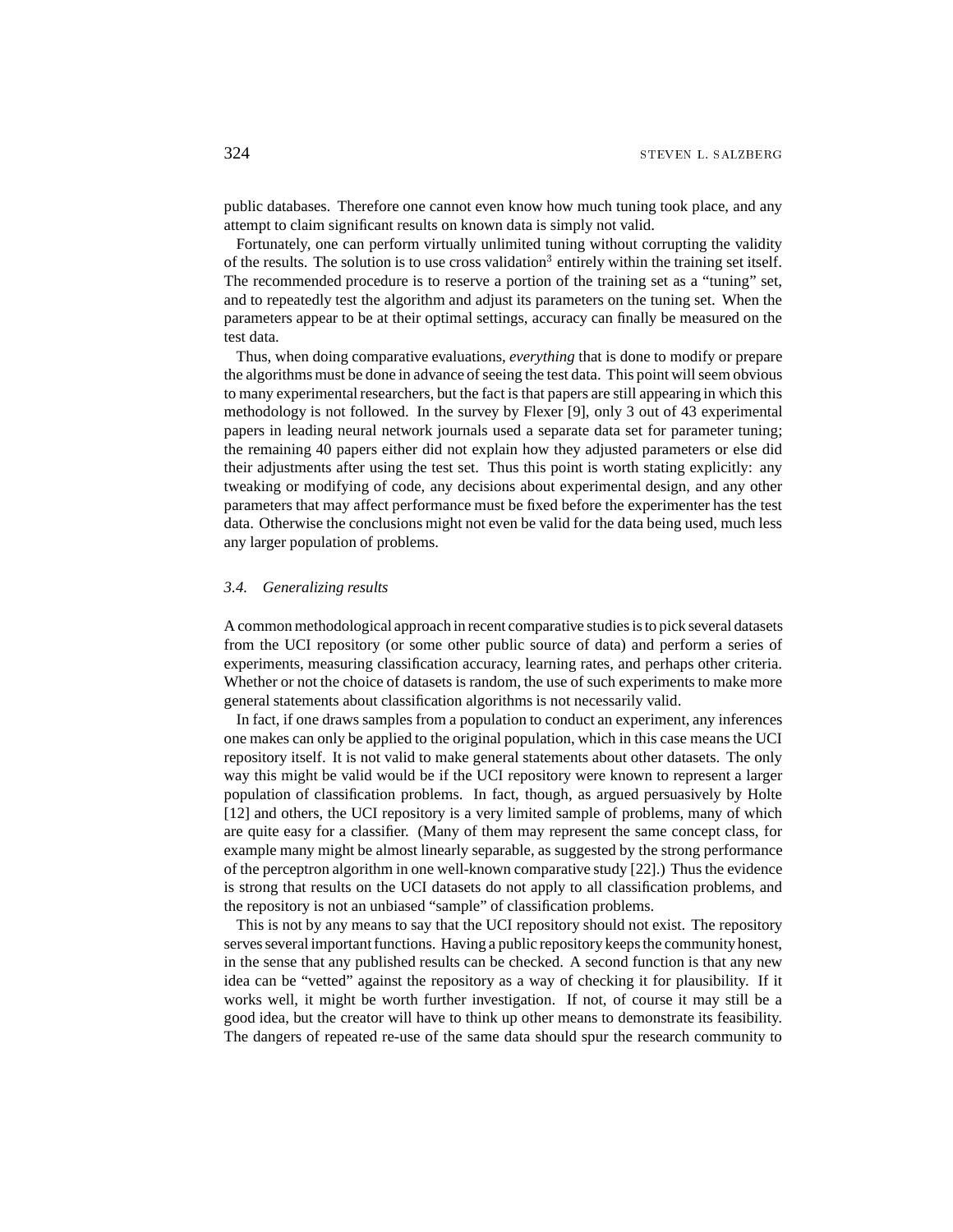continually enlarge the repository, so that over time it will become more representative of classification problems in general. In addition, the use of artificial data should always be considered as a way to test more precisely the strengths and weaknesses of a new algorithm. The data mining community must likewise be vigilant not to come to rely too heavily on any standard set of databases.

There is a second, related problem with making broad statements based on results from a common repository of data. The problem is that someone can write an algorithm that works well on some of these datasets specifically; i.e., the algorithm is designed with the datasets in mind. If researchers become familiar with the datasets, they are likely to be biased when developing new algorithms, even if they do not consciously attempt to tailor their algorithms to the data. In other words, people will be inclined to consider problems such as missing data or outliers because they know these are problems represented in the public datasets. However, these problems may not be important for different datasets. It is an unavoidable fact that anyone familiar with the data may be biased.

## *3.5. A recommended approach*

Although it is probably impossible to describe a methodology that will serve as a "recipe" for all comparisons of computational methods, here is an approach that will allow the designer of a new algorithm to establish the new algorithm's comparative merits.

- 1. Choose other algorithms to include in the comparison. Make sure to include the algorithm that is most similar to the new algorithm.
- 2. Choose a benchmark data set that illustrates the strengths of the new algorithm. For example, if the algorithm is supposed to handle large attribute spaces, choose a data set with a large number of attributes.
- 3. Divide the data set into  $k$  subsets for cross validation. A typical experiment uses  $k = 10$ , though other values may be chosen depending on the data set size. For a small data set, it may be better to choose larger  $k$ , since this leaves more examples in the training set.
- 4. Run a cross-validation as follows.
	- (A) For each of the k subsets of the data set D, create a training set  $T = D k$ .
	- (B) Divide each training set into two smaller subsets,  $T1$  and  $T2$ .  $T1$  will be used for training, and  $T2$  for *tuning*. The purpose of  $T2$  is to allow the experimenter to adjust all the parameters of his algorithm. This methodology also forces the experimenter to be more explicit about what those parameters are.
	- (C) Once the parameters are optimized, re-run training on the larger set  $T$ .
	- (D) Finally, measure accuracy on  $k$ .
	- (E) Overall accuracy is averaged across all  $k$  partitions. These  $k$  values also give an estimate of the variance of the algorithms.
- 5. To compare algorithms, use the binomial test described in section 3.1, or the McNemar variant on that test.

(It may be tempting, because it is easy to do with powerful computers, to run many cross validations on the same data set, and report each cross validation as a single trial. However,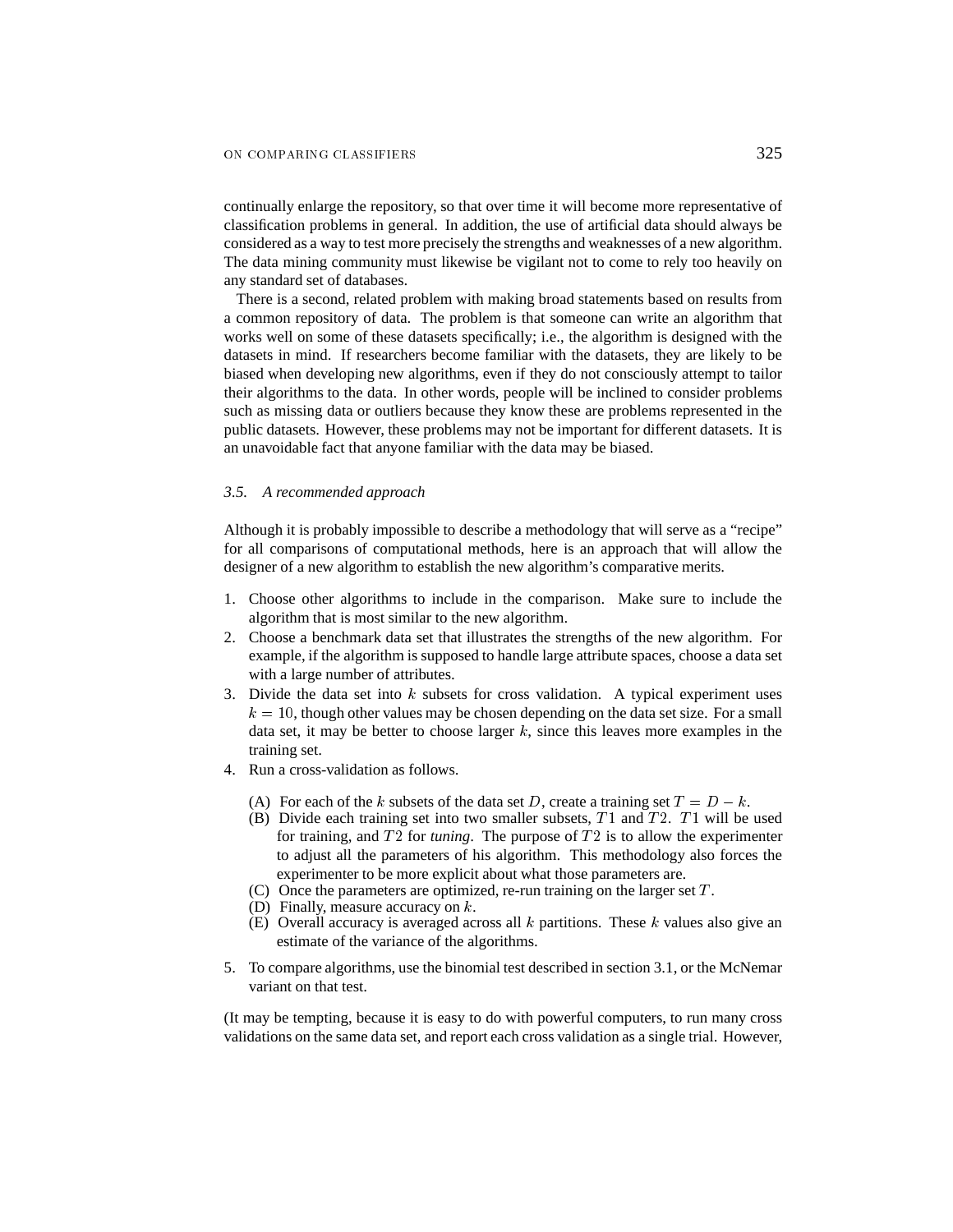this would not produce valid statistics, because the trials in such a design are highly interdependent.) The above procedure applies to a single data set. If an experimenter wishes to compare multiple data sets, then the significance levels used should be increased using the Bonferroni adjustment. This is a conservative adjustment that will tend to miss significance in some cases, but it enforces a high standard for reporting that one algorithm is better than another.

#### **4. Conclusion**

As some researchers have recently observed, no single classification algorithm is the best for all problems. The same observation can be made for data mining: no single technique is likely to work best on all databases. Recent theoretical work has shown that, with certain assumptions, *no* classifier is always better than another one [24]. However, experimental science is concerned with data that occurs in the real world, and it is not clear that these theoretical limitations are relevant. Comparative studies typically include at least one new algorithm and several known methods; these studies must be very careful about their methods and their claims. The point of this paper is not to discourage empirical comparisons; clearly, comparisons and benchmarks are an important, central component of experimental computer science, and can be very powerful if done correctly. Rather, this paper's goal is to help experimental researchers steer clear of problems in designing a comparative study.

# **Acknowledgments**

Thanks to Simon Kasif and Eric Brill for helpful comments and discussions. Thanks to Alan Salzberg for help with the statistics and for other comments. This work was supported in part by the National Science Foundation under Grants IRI-9223591 and IRI-9530462, and by the National Institutes of Health under Grant K01-HG00022-01. The views expressed here are the author's own, and do not necessarily represent the views of those acknowledged above, the National Science Foundation, or the National Institutes of Health.

#### **Notes**

- 1. This study was never published; a similar study is [16], which used 22 data sets and 4 algorithms.
- 2. A p-value is simply the probability that a result occurred by chance. Thus a p-value of  $0.05$  indicates that there was a 5% probability that the observed results were merely random variation of some kind, and do not indicate a true difference between the treatments. For a description of how to perform a paired t-test, see reference [11] or another introductory statistics text.
- 3. Cross validation refers to a widely used experimental testing procedure. The idea is to break a data set up into  $k$  disjoint subsets of approximately equal size. Then one performs  $k$  experiments, where for each experiment the  $k<sup>th</sup>$  subset is removed, the system is trained on the remaining data, and then the trained system is tested on the held-out subset. At the end of this <sup>k</sup>-fold cross validation, every example has been used in a test set exactly once. This procedure has the advantage that all the test sets are independent. However, the training sets are clearly not independent, since they overlap each other substantially. The limiting case is to set  $k = n - 1$ , where n is the size of the entire data set. This form of cross validation is sometimes called "leave one out."